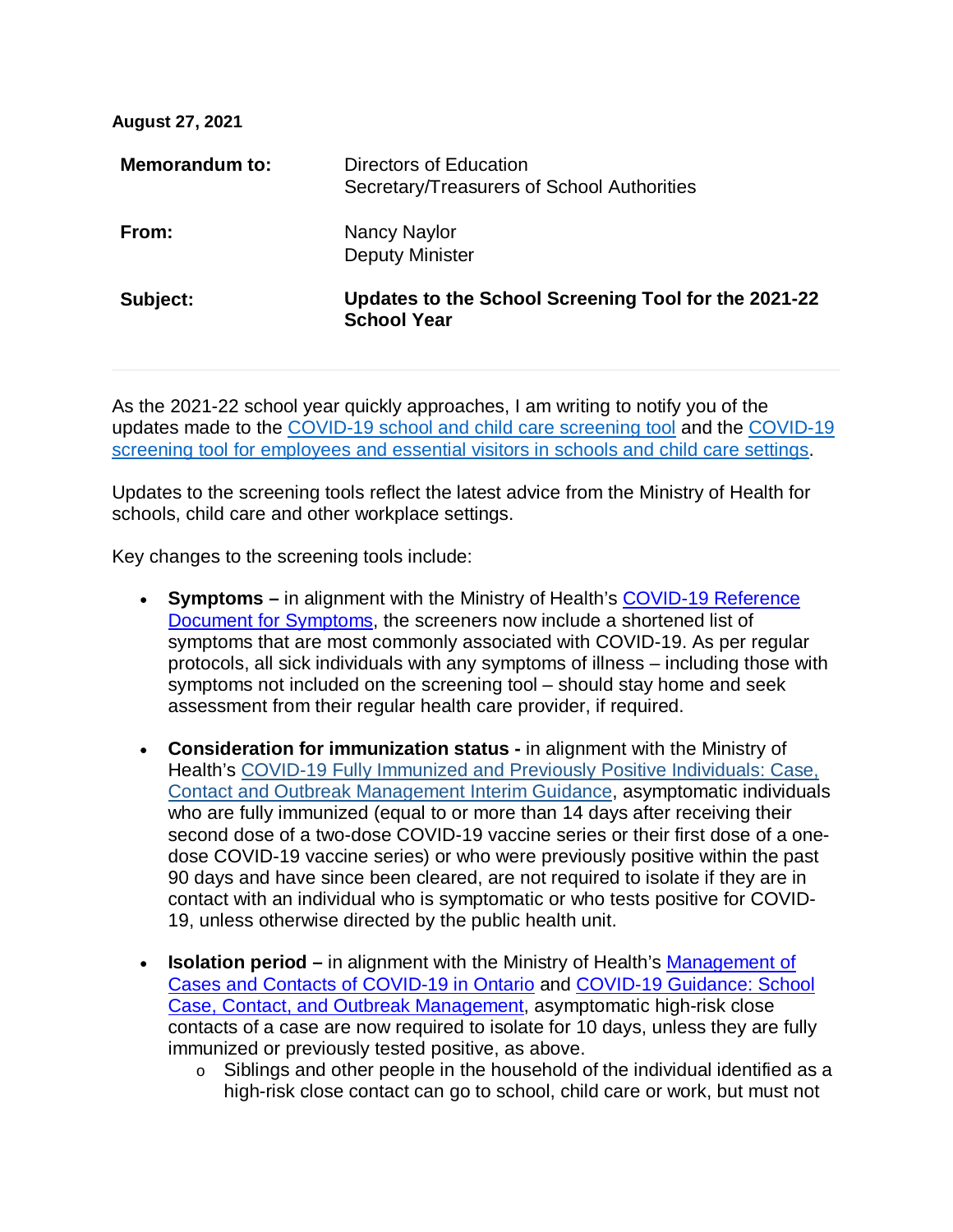leave the home for other non-essential reasons. Household members who are fully immunized or who previously tested positive for COVID-19 in the last 90 days and have since been cleared are not required to stay home.

- **International travel –** unvaccinated children under the age of 12 are now exempt from federal quarantine if they travelled in the company of someone who qualified for an exemption from quarantine based on vaccination status. However, they may not attend school or child care for 14 days after their arrival.
	- o Students may also continue to attend school or child care if their international travel was solely due to a cross border custody arrangement.
- **Rapid testing –** the screening tool now includes a question about a positive screen on a rapid antigen or home-based self-testing kit.

Copies of the new screener are available for download [here.](https://covid-19.ontario.ca/download-covid-19-screenings#school-and-child-care-screening) Similar to the 2020-21 school year, the downloadable screening tool will be made available in multiple languages. These additional languages will be added online shortly.

We will continue to update the screening tool as public health guidance evolves and are committed to keeping schools and school boards informed of any changes. We ask that you continue to work with your public health units to review your own screening materials to ensure that they meet the minimum requirements outlined in provincial guidance. Public health units continue to have the authority to implement additional measures based on local circumstances.

## **On-site Screening:**

As outlined in the document entitled COVID-19: Health, Safety and Operational Guidance for Schools (2021-22), the Ministry can direct school boards and schools to perform daily on-site confirmation of self-screening for all students, staff and visitors. We ask schools and school boards to implement the daily-on site confirmation of selfscreening for all elementary and secondary students, staff and visitors for the first two weeks of the school year. Similarly, for schools and school boards that have already commenced their instructional year, we ask that this measure be immediately adopted. We encourage boards to implement confirmation of on-site screening processes during other periods of the year, where possible, as a frequent reminder of the importance of screening daily. This approach will support our collective efforts by ensuring that all students, staff and visitors are monitoring their symptoms so that only those who pass the screening procedures are allowed to attend school or work.

Thank you again for your continued support and collaboration as we work together to support students, staff and families across Ontario.

Sincerely,